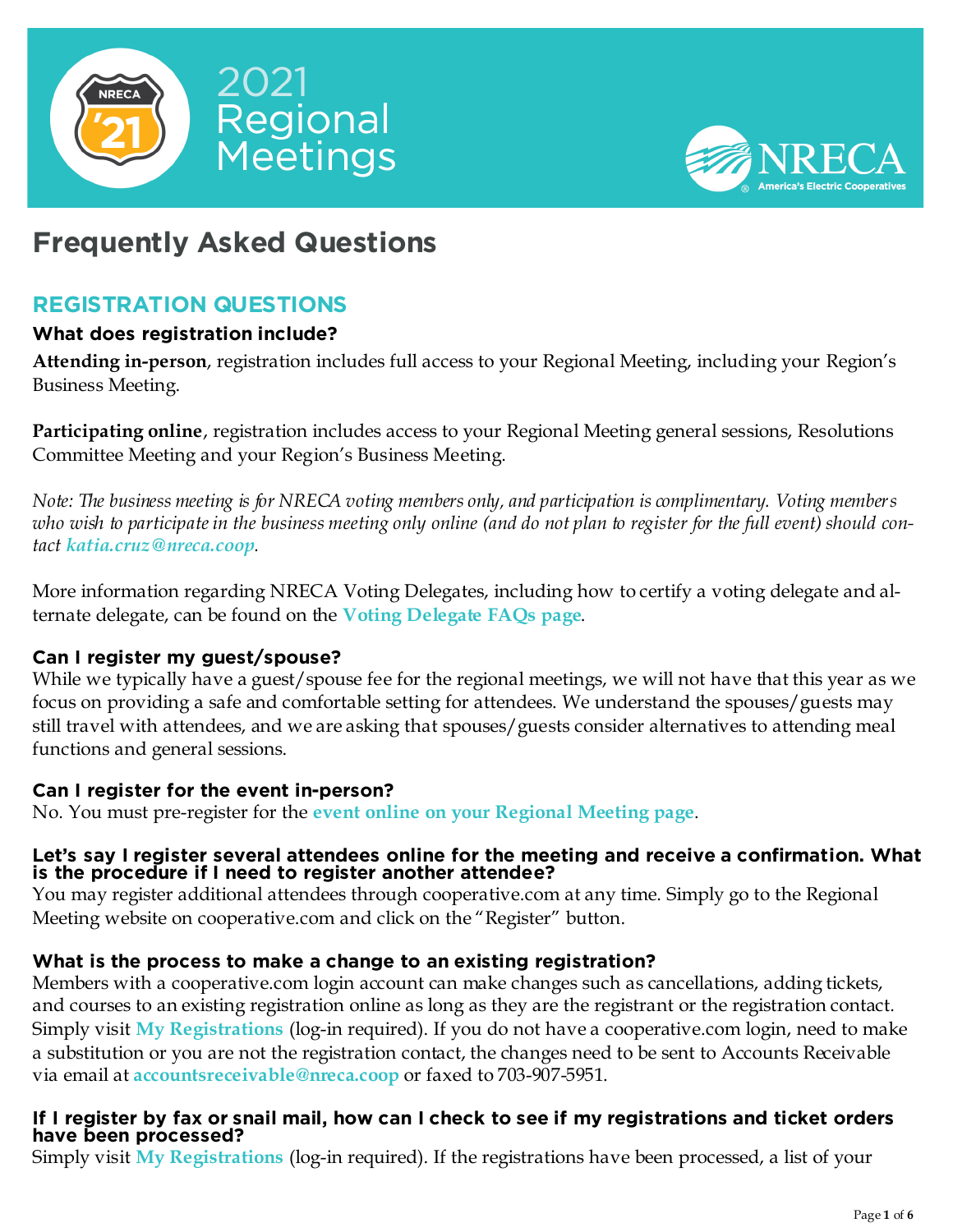



registrants should appear, as well as any tickets purchased. You will receive an email confirmation from **[accountsreceivable@nreca.coop](mailto:accountsreceivable@nreca.coop)** after the registration has been processed.

### **How is Regional Meeting registration handled for VIP groups?**

NRECA will register members of the NRECA board of directors. These individuals will be contacted directly. Statewide officials (president, manager and editor) and platinum associate members should register themselves. (For VIP hotel reservations, see Hotel Questions below.)

### **What is the deadline for Regional Meeting registration?**

Depending on the meeting, registration is available at least a day before the start date of the meeting. However, the early-bird meeting registration discount ends at least four weeks before the start date of the meeting. See the registration information on the meeting website for more detailed information. The hotel cutoff is the same day. After the specific date, regular registration fees apply.

| <b>NRECA Regional Meeting</b> | <b>Event Dates</b>    | <b>Early Bird Date</b><br>Ends at 9 p.m. ET |
|-------------------------------|-----------------------|---------------------------------------------|
| Regions 1&4                   | 9/8/2021-9/10/2021    | 8/6/2021                                    |
| Regions 2&3                   | 10/5/2021-10/7/2021   | 9/3/2021                                    |
| Regions 5&6                   | 9/15/2021-9/17/2021   | 8/13/2021                                   |
| Regions 7&9                   | 9/28/2021-9/30/2021   | 8/27/2021                                   |
| Regions 8&10                  | 10/19/2021-10/21/2021 | 9/17/2021                                   |

### **In-Person Registration Early Bird Dates**

Registration for online participants will close one week before the event.

# **NAME BADGE QUESTIONS FOR THOSE ATTENDING IN-PERSON**

### **When will I receive badges for the people I register?**

You won't! Attendees will be able to print badges on-site at each Regional Meeting, same as in previous years.

### **How does it work?**

An email confirmation will be sent to the registrant and registration contact (provided that there is an email address) at least two weeks before the start of the meeting. The confirmation email will include a bar code that can be scanned at any of the badge pick-up stations. If for any reason the bar code does not appear on the email confirmation, you can use the four- or five-digit confirmation ID that is provided in the same email or you can simply type in your name. Registration assistants will be there to help.

### **What happens if I forget to bring the email confirmation with bar code?**

No problem. You can still print your badge by simply typing in your first and last name.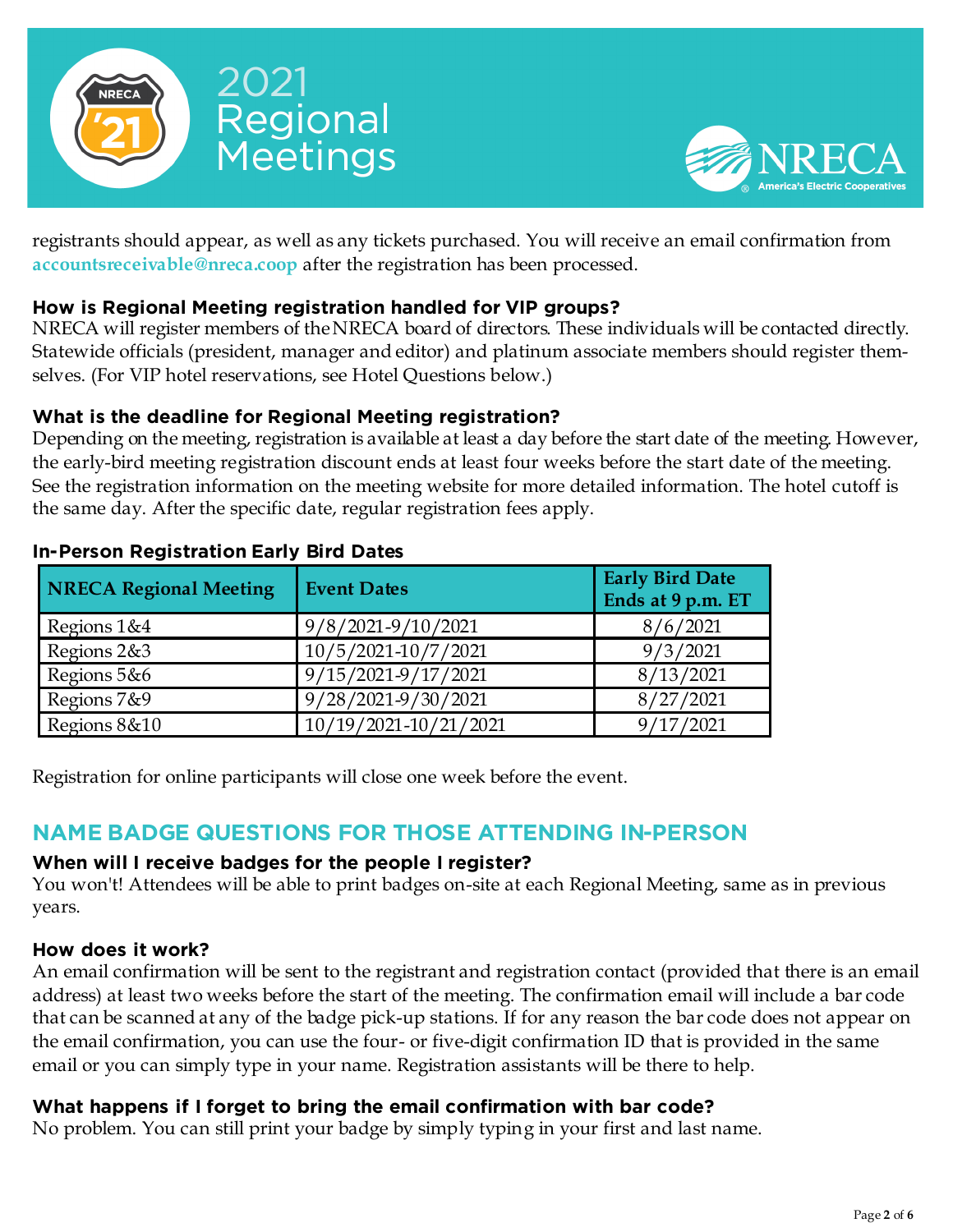



### **Where will the Badge Pick-Up stations be located?**

Exact locations will be included in the confirmation email.

### **What time will the stations be open for printing badges?**

Stations will be available starting on the day before (pre-education day) the start of each meeting. The exact location and times will be included in the confirmation email.

### **I have registered 15 people. Am I going to get 15 e-mails with bar codes?**

Yes, a confirmation email will be sent to the registrant's email address (primary email listed in cooperative.com if one is available) as well as the "registration contact" (the person who registered the attendee). It could be if you register 15 people, you will receive one email for each person (if an email address was provided).

### **How does the system prevent one person from getting two name badges or tickets?**

Attendees will be allowed to print their name badge **only once** from the stations. If they lose or need a replacement name badge, they need to go to the on-site registration desk to request a reprint.

### **Can I print badges for people in my group?**

Yes, you may print a badge on site for attendees in your group. Each person's badge can only be printed once from the stations, so please coordinate accordingly.

# **HOTEL QUESTIONS FOR THOSE ATTENDING IN-PERSON**

### **NRECA HOUSING CENTER**

**Fax:** (330) 425-4983 (for all events)

**Email:** To expedite your email requests, please direct all email inquiries to the respective Regional Meeting event as listed below:

| <b>NRECA Regional Meeting</b> | NRECA Housing Toll-Free Number | NRECA Housing Center Email |
|-------------------------------|--------------------------------|----------------------------|
| Regions 1&4                   | $(864)$ 342-6305               | nrecareg1_4@maritz.com     |
| Regions 2&3                   | $(864)$ 342-6308               | nrecareg2_3@maritz.com     |
| Regions 5&6                   | $(864)$ 342-6306               | nrecareg5_6@maritz.com     |
| Regions 7&9                   | $(864)$ 342-6307               | nrecareg7_9@maritz.com     |
| Regions 8&10                  | $(864)$ 342-6309               | nrecareg8_10@maritz.com    |

### **Important Housing Dates to Know**

| NRECA Regional Meeting | Hotel Cut-Off Date at 9 p.m. ET | <b>Direct Calls to Hotel</b> |
|------------------------|---------------------------------|------------------------------|
| Regions 1&4            | 8/6/2021                        | 8/18/2021                    |
| Regions 2&3            | 9/3/2021                        | 9/15/2021                    |
| Regions 5&6            | 8/13/2021                       | 8/25/2021                    |
| Regions 7&9            | 8/27/2021                       | 9/8/2021                     |
| Regions 8&10           | 9/17/2021                       | 9/29/2021                    |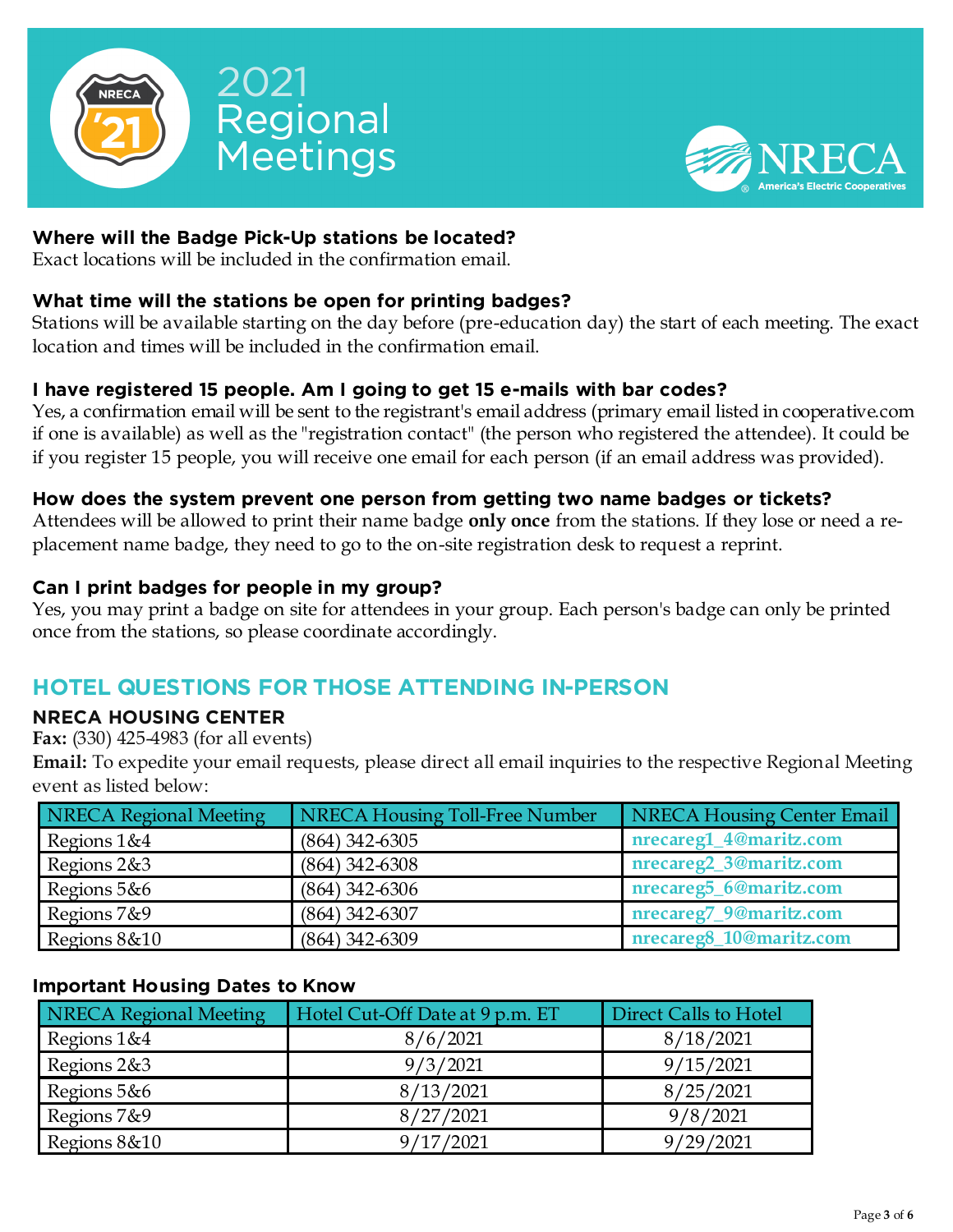



### **What should I do if rooms are not available before the cut-off date?**

If rooms are available at other convention hotels, you will be advised to secure a reservation at a hotel with current availability. If no rooms are available at any of the convention hotels listed, "Hotel Pending" should be selected as a hotel option. Selecting this option ensures that the reservation request will be processed as soon as additional inventory is secured and/or an alternate hotel has been identified. Members who secure a reservation using "Hotel Pending" will receive an email confirmation identifying the hotel name, location and rate once the hotel has been confirmed. *NRECA guarantees a guestroom to all members who have secured a guestroom through the NRECA Housing Center prior to the published cut-off date.*

## **Whom do I contact to obtain room nights outside of the room block pattern provided?**

Members wishing to extend their stays beyond the dates provided online may do so on an availability basis only. Reservations for the nights preceding the meeting and afterwards may not be available. Please make a reservation online for any available dates; then, contact the Housing Center via email to request a date change to the reservation. The Housing Center works closely with NRECA's convention hotels to accommodate all requests and confirmation of these additional nights will be provided as quickly as possible. Extended stay requests will be confirmed based on hotel availability and are not guaranteed.

### **What if I have problems securing my online hotel reservations?**

Contact the Housing Center at (800) 424-5249 (toll free) or (847) 996-5829. The customer support team is trained to answer your questions. However, if challenges are encountered and appropriate resolutions are not obtained, please contact NRECA at **[nrecahousing@nreca.coop](mailto:nrecahousing@nreca.coop)**.

### **How are reservations secured for member VIPs?**

As a courtesy to NRECA's Board of Directors, reservations will be secured at the designated headquarters hotel using a separate reservation process. These individuals (and/or their assistants) will be contacted directly for date information. Members may opt out of this process and secure reservations using the online system.

## **May I contact the hotel directly to secure my reservations?**

The NRECA Housing Center is set up to manage all reservations for the Regional Meetings programs. Only reservations received by the hotels from the NRECA Housing Center will be accepted into the NRECA room block. Room reservations secured in ways other than through the NRECA Housing Center (via cooperative.com) may be in jeopardy of: cancellation from the NRECA room block, increase in room rate, and/or transfer to a neighboring hotel. Only after the hotel cut-off date will members be able to secure reservations directly with the hotels. NRECA will not be held responsible for rooms reserved outside of the NRECA block.

### **Should I expect to receive a hotel confirmation number?**

An immediate confirmation of your hotel request will be forwarded via e-mail to the contact provided from the Housing Center once the reservation request has been completed. Completed reservation requests require the appropriate payment information. The reservation confirmation email will be the only notice you will receive from the Housing Center regarding your reservation request. This notice guarantees your reservation at the hotel. Please review all information for accuracy. If a reservation confirmation email is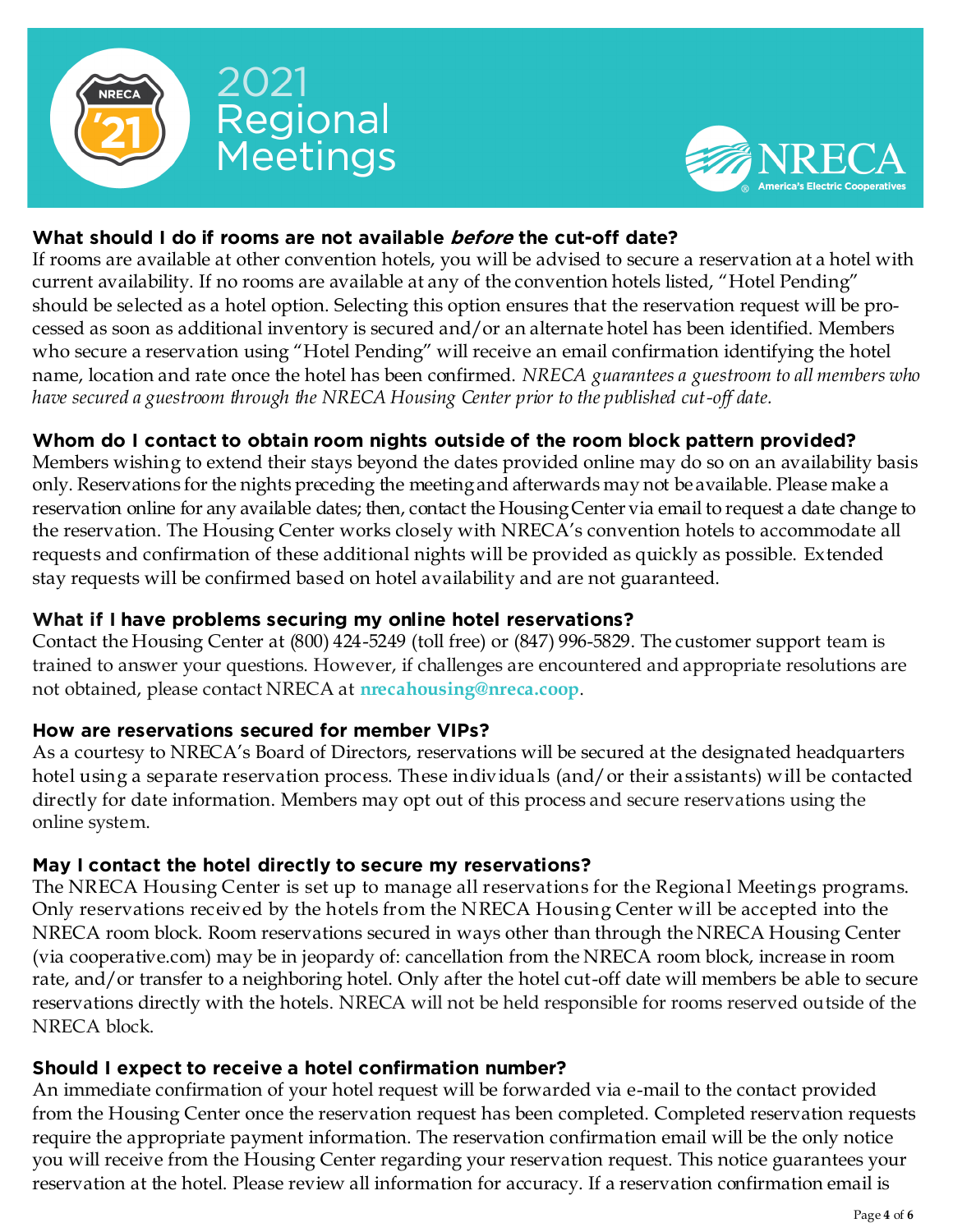



not received within two to three business days of completing your reservation request, please contact the Housing Center.

The Housing Center can assist members with gathering hotel confirmation numbers for groups of 10 or more reservations. Otherwise, hotel confirmation numbers may be obtained by contacting the hotel at the date specified in the program materials to contact the hotel directly for each meeting.

### **When I enter my credit card information, a prompt is forwarded stating that my credit card is invalid. What's going on?**

To ensure that valid credit card information is provided when the rooming lists are forwarded to the hotels, credit cards cannot expire 60 days prior to the start of the Regional Meeting. Otherwise, the hotel may not accept the reservation since they will not be able to charge the one-night's deposit due at the cutoff date.

### **Are the hotels within walking distance to the meeting venue?**

Currently, and with the exception of the Regions 2&3 Meeting, all events are held in the assigned hotel. Hotels for the Regions 2&3 Meeting are located adjacent to the meeting venue. In the event additional overflow properties are required, NRECA will make every effort to ensure it is within proximity to the primary meeting venue.

## **Will shuttle service be provided to and from the Meeting venue and the convention hotel(s)?**

Only in cases where a convention hotel is located more than three blocks from the meeting venue will shuttle service be provided. At this time, all convention hotels are conveniently located near the meeting venues. If shuttle services are required, information will be posted at the overflow hotel(s) and at the meeting venue. Requests to accommodate, transportation services for special requirements, i.e., ADA circumstances, may be requested by forwarding an email to **[nrecahousing@nreca.coop](mailto:nrecahousing@nreca.coop)**.

## **What is NRECA's room cancellation policy?**

All cancellations must be submitted in writing to the Housing Center by 9 p.m. ET on the published hotel cut-off date identified for each Regional Meeting to avoid a cancellation fee. A non-refundable deposit equal to one (1) night's room and tax will be charged for cancellations made after the hotel cut-off date to the credit card used to guarantee the reservation. *NRECA's housing cancellation policy overrides any hotel policies concerning room cancellations*. Please note if you do not cancel your reservation and/or do not arrive at the hotel on the check-in date requested, the first night's deposit will be forfeited, and your entire reservation may be cancelled.

# **NRECA VOTING DELEGATE QUESTIONS**

To certify an NRECA voting delegate, please visit the **[NRECA Voting and Alternate Delegate Certifica](https://www.cooperative.com/nreca/member-resolutions/Pages/Secure/Voting-Delegate-Certification.aspx)[tion page](https://www.cooperative.com/nreca/member-resolutions/Pages/Secure/Voting-Delegate-Certification.aspx)**. If you don't wish to change your current voting delegate or alternate, no action is needed. *Note: This page is accessible by NRECA voting member CEOs, general managers, board presidents/chairs, board secretaries or executive assistants only.* 

Please see the **[Voting Delegate FAQs page](https://www.cooperative.com/nreca/member-resolutions/Pages/Secure/Voting-Delegate-FAQs.aspx)** for other general information.